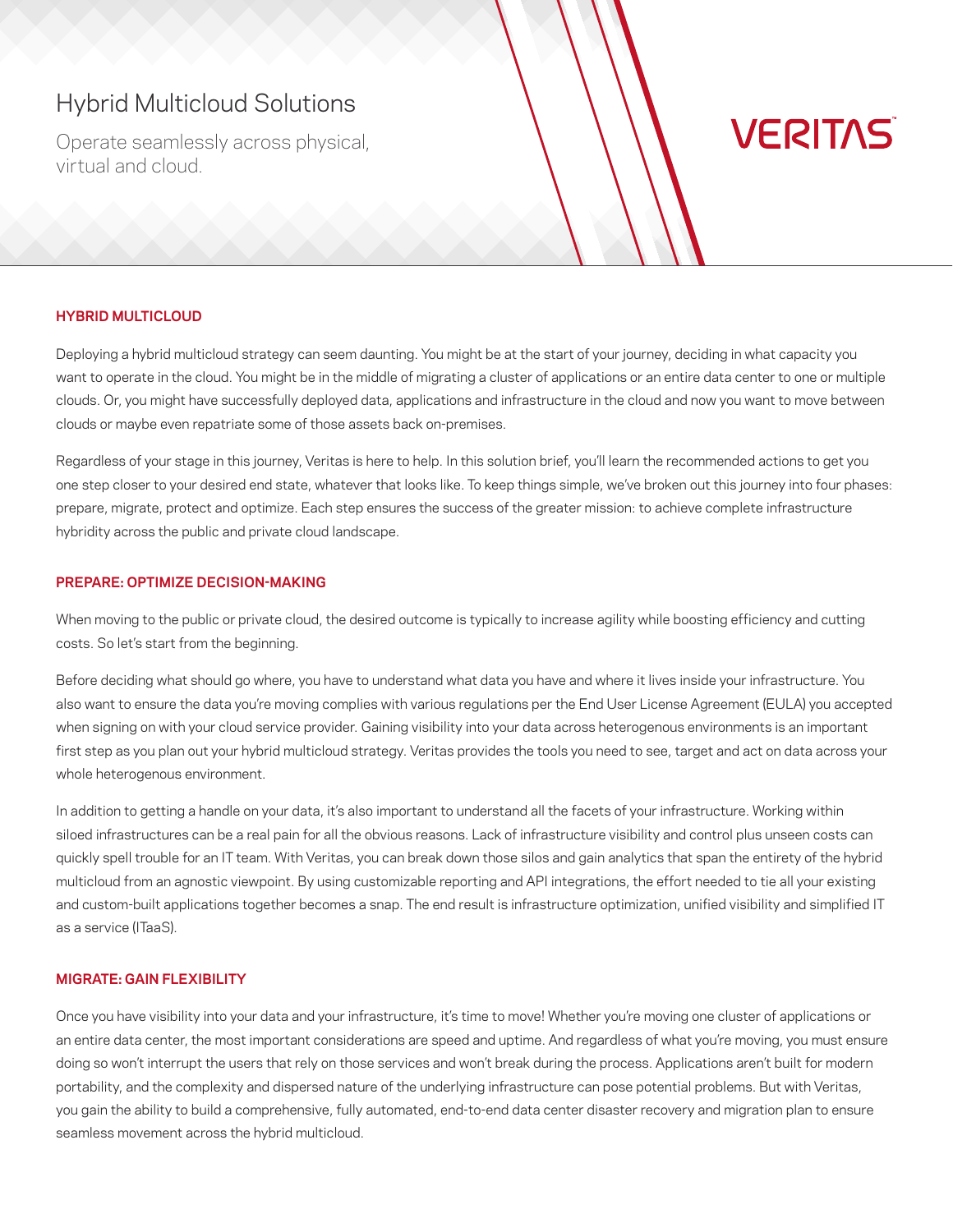We also provide the bridge between cloud service providers' capabilities and your business's needs, ensuring uptime and right-sized resource allocation for physical, cloud and everything in between. Pairing Veritas with a cloud target can deliver serious data center savings, automatically converting from a source like VMware to a target like Amazon Web Services (AWS) while maintaining target resources in storage, so compute resources are only billed at the time of migration or recovery. So although migration to the cloud can seem like a tremendous task, it doesn't have to be complicated or time-consuming when paired with the right solution.

# **PROTECT: USE THE POWER OF A PLATFORM**

After you've successfully migrated, it's time to make the most of your new environment. Whether you're operating in a hybrid, multicloud or mixed environment, there are always risks. You must take steps to ensure applications, data and infrastructure can be preserved to thrive in whatever location they now reside. As your ideal environment comes to life, taking inventory of previously deployed point solutions is a crucial next step. Even if those products served a specific need in the past, they now contribute to the growing complexity inside your environment. And although you may be hesitant to standardize on a single platform, Veritas offers reliable, trusted and flexible solutions to help you truly thrive in your new operating model.

First, we make native cloud protection across the multicloud as effortless as possible. By leveraging the existing native cloud capabilities of service providers, you're now able to capture and consume rapid snapshots of multicloud environments from a single, deployable-anywhere Docker container, into your existing backup catalog.

Then, through an innovative storage optimization system, Veritas can greatly reduce the size needed to back up large amounts of information, often achieving a 90+ percent reduction. For years, administrators have maximized on-premises disk arrays with deduplication, but moving that data to the cloud in a recoverable format wasn't easy. Now we can convert deduplicated block-level backups to object storage that can be consumed by any compatible cloud storage while keeping bandwidth consumption low—all without affecting readability or recovery times.

And finally, Veritas protects you from the empty recycle bin, accounting for the limited time data will be stored by services like Google Apps and Office 365. If someone in your organization accidentally deletes a file, you can always recover it because we keep a record of files in perpetuity. When it comes to restoring data, you can get granular—down to the attachment in an email—and find files in mere seconds with our built-in search feature.

## **OPTIMIZE: GET FREEDOM FROM LOCK-IN**

Your original end goal might be complete, but your journey is just beginning. Regardless of what you've already been accomplished, there will always be a next project. Veritas is primed to set you up for long-term success with a partnership for the journey to come. When it's

time to optimize what comes next—whether you're bringing facets of the data center back on-premises or starting a new journey to another cloud— Veritas can help you achieve those goals safely, expediently and efficiently.

Wondering how you can achieve everything we just mentioned? Check out the different parts of the Veritas Enterprise Data Services Platform shown in Figure 1.